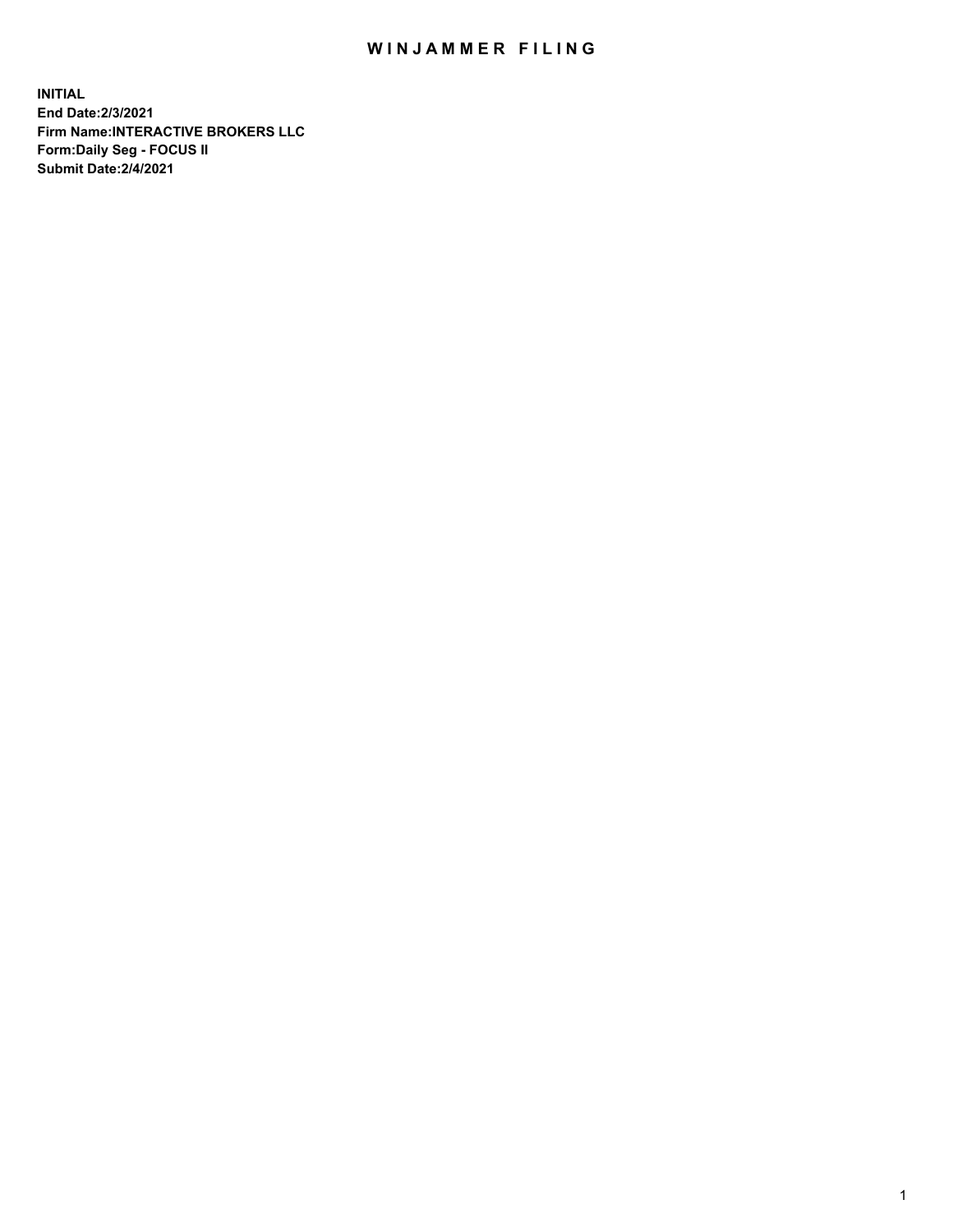**INITIAL End Date:2/3/2021 Firm Name:INTERACTIVE BROKERS LLC Form:Daily Seg - FOCUS II Submit Date:2/4/2021 Daily Segregation - Cover Page**

| Name of Company                                                                                                                                                                                                                                                                                                                | <b>INTERACTIVE BROKERS LLC</b>                                                                  |
|--------------------------------------------------------------------------------------------------------------------------------------------------------------------------------------------------------------------------------------------------------------------------------------------------------------------------------|-------------------------------------------------------------------------------------------------|
| <b>Contact Name</b>                                                                                                                                                                                                                                                                                                            | James Menicucci                                                                                 |
| <b>Contact Phone Number</b>                                                                                                                                                                                                                                                                                                    | 203-618-8085                                                                                    |
| <b>Contact Email Address</b>                                                                                                                                                                                                                                                                                                   | jmenicucci@interactivebrokers.c<br>om                                                           |
| FCM's Customer Segregated Funds Residual Interest Target (choose one):<br>a. Minimum dollar amount: ; or<br>b. Minimum percentage of customer segregated funds required:%; or<br>c. Dollar amount range between: and; or<br>d. Percentage range of customer segregated funds required between:% and%.                          | $\overline{\mathbf{0}}$<br>$\overline{\mathbf{0}}$<br>155,000,000 245,000,000<br>0 <sub>0</sub> |
| FCM's Customer Secured Amount Funds Residual Interest Target (choose one):<br>a. Minimum dollar amount: ; or<br>b. Minimum percentage of customer secured funds required:% ; or<br>c. Dollar amount range between: and; or<br>d. Percentage range of customer secured funds required between:% and%.                           | $\frac{0}{0}$<br>80,000,000 120,000,000<br>0 <sub>0</sub>                                       |
| FCM's Cleared Swaps Customer Collateral Residual Interest Target (choose one):<br>a. Minimum dollar amount: ; or<br>b. Minimum percentage of cleared swaps customer collateral required:% ; or<br>c. Dollar amount range between: and; or<br>d. Percentage range of cleared swaps customer collateral required between:% and%. | $\frac{0}{0}$<br>0 <sub>0</sub><br>0 <sub>0</sub>                                               |

Attach supporting documents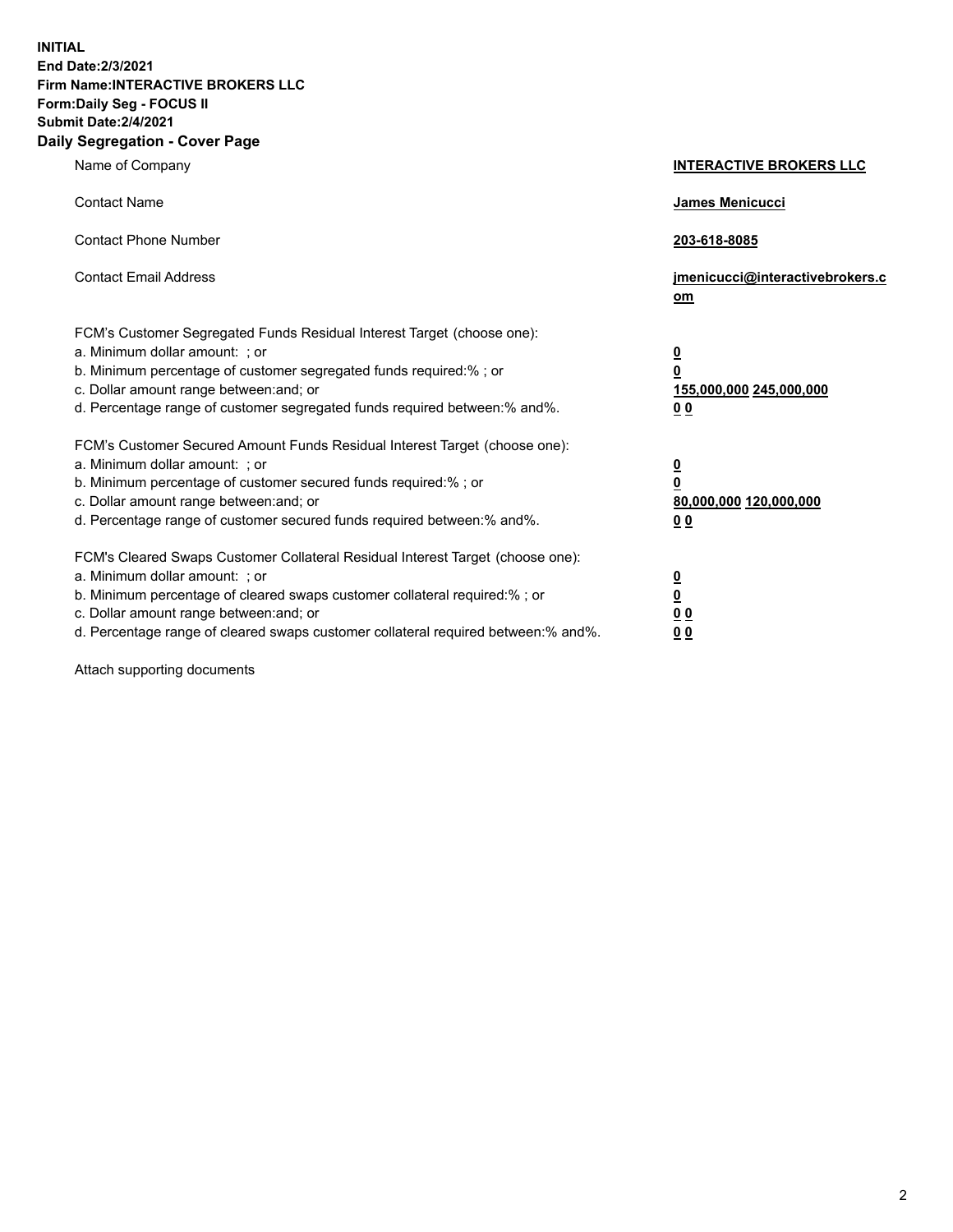## **INITIAL End Date:2/3/2021 Firm Name:INTERACTIVE BROKERS LLC Form:Daily Seg - FOCUS II Submit Date:2/4/2021 Daily Segregation - Secured Amounts**

|                | $\frac{1}{2}$                                                                                     |                                                |
|----------------|---------------------------------------------------------------------------------------------------|------------------------------------------------|
|                | Foreign Futures and Foreign Options Secured Amounts                                               |                                                |
|                | Amount required to be set aside pursuant to law, rule or regulation of a foreign                  | $0$ [7305]                                     |
|                | government or a rule of a self-regulatory organization authorized thereunder                      |                                                |
| 1.             | Net ledger balance - Foreign Futures and Foreign Option Trading - All Customers                   |                                                |
|                | A. Cash                                                                                           | 484,841,774 [7315]                             |
|                | B. Securities (at market)                                                                         | $0$ [7317]                                     |
| 2.             | Net unrealized profit (loss) in open futures contracts traded on a foreign board of trade         | 4,979,416 [7325]                               |
| 3.             | Exchange traded options                                                                           |                                                |
|                | a. Market value of open option contracts purchased on a foreign board of trade                    | 94,688 [7335]                                  |
|                | b. Market value of open contracts granted (sold) on a foreign board of trade                      | -8,269 [7337]                                  |
| 4.             | Net equity (deficit) (add lines 1. 2. and 3.)                                                     | 489,907,609 [7345]                             |
| 5.             | Account liquidating to a deficit and account with a debit balances - gross amount                 | 6,798 [7351]                                   |
|                | Less: amount offset by customer owned securities                                                  | 0 [7352] 6,798 [7354]                          |
| 6.             | Amount required to be set aside as the secured amount - Net Liquidating Equity                    | 489,914,407 [7355]                             |
|                | Method (add lines 4 and 5)                                                                        |                                                |
| 7.             | Greater of amount required to be set aside pursuant to foreign jurisdiction (above) or line<br>6. | 489,914,407 [7360]                             |
|                | FUNDS DEPOSITED IN SEPARATE REGULATION 30.7 ACCOUNTS                                              |                                                |
| $\mathbf{1}$ . | Cash in banks                                                                                     |                                                |
|                | A. Banks located in the United States                                                             | 89,237,845 [7500]                              |
|                | B. Other banks qualified under Regulation 30.7                                                    | 0 [7520] 89,237,845 [7530]                     |
| 2.             | Securities                                                                                        |                                                |
|                | A. In safekeeping with banks located in the United States                                         | 374,994,500 [7540]                             |
|                | B. In safekeeping with other banks qualified under Regulation 30.7                                | 0 [7560] 374,994,500 [7570]                    |
| 3.             | Equities with registered futures commission merchants                                             |                                                |
|                | A. Cash                                                                                           | $0$ [7580]                                     |
|                | <b>B.</b> Securities                                                                              | $0$ [7590]                                     |
|                | C. Unrealized gain (loss) on open futures contracts                                               | $0$ [7600]                                     |
|                | D. Value of long option contracts                                                                 | $0$ [7610]                                     |
|                | E. Value of short option contracts                                                                | 0 [7615] 0 [7620]                              |
| 4.             | Amounts held by clearing organizations of foreign boards of trade                                 |                                                |
|                | A. Cash                                                                                           | $0$ [7640]                                     |
|                | <b>B.</b> Securities                                                                              | $0$ [7650]                                     |
|                | C. Amount due to (from) clearing organization - daily variation                                   | $0$ [7660]                                     |
|                | D. Value of long option contracts                                                                 | $0$ [7670]                                     |
|                | E. Value of short option contracts                                                                | 0 [7675] 0 [7680]                              |
| 5.             | Amounts held by members of foreign boards of trade                                                |                                                |
|                | A. Cash                                                                                           | 155,791,866 [7700]                             |
|                | <b>B.</b> Securities                                                                              | $0$ [7710]                                     |
|                | C. Unrealized gain (loss) on open futures contracts                                               | -2,753,091 [7720]                              |
|                | D. Value of long option contracts                                                                 | 94,688 [7730]                                  |
|                | E. Value of short option contracts                                                                | <u>-8,269</u> [7735] <u>153,125,194</u> [7740] |
| 6.             | Amounts with other depositories designated by a foreign board of trade                            | $0$ [7760]                                     |
| 7.             | Segregated funds on hand                                                                          | $0$ [7765]                                     |
| 8.             | Total funds in separate section 30.7 accounts                                                     | 617,357,539 [7770]                             |
| 9.             | Excess (deficiency) Set Aside for Secured Amount (subtract line 7 Secured Statement               | 127,443,132 [7380]                             |
|                | Page 1 from Line 8)                                                                               |                                                |
| 10.            | Management Target Amount for Excess funds in separate section 30.7 accounts                       | 80,000,000 [7780]                              |
| 11.            | Excess (deficiency) funds in separate 30.7 accounts over (under) Management Target                | 47,443,132 [7785]                              |
|                |                                                                                                   |                                                |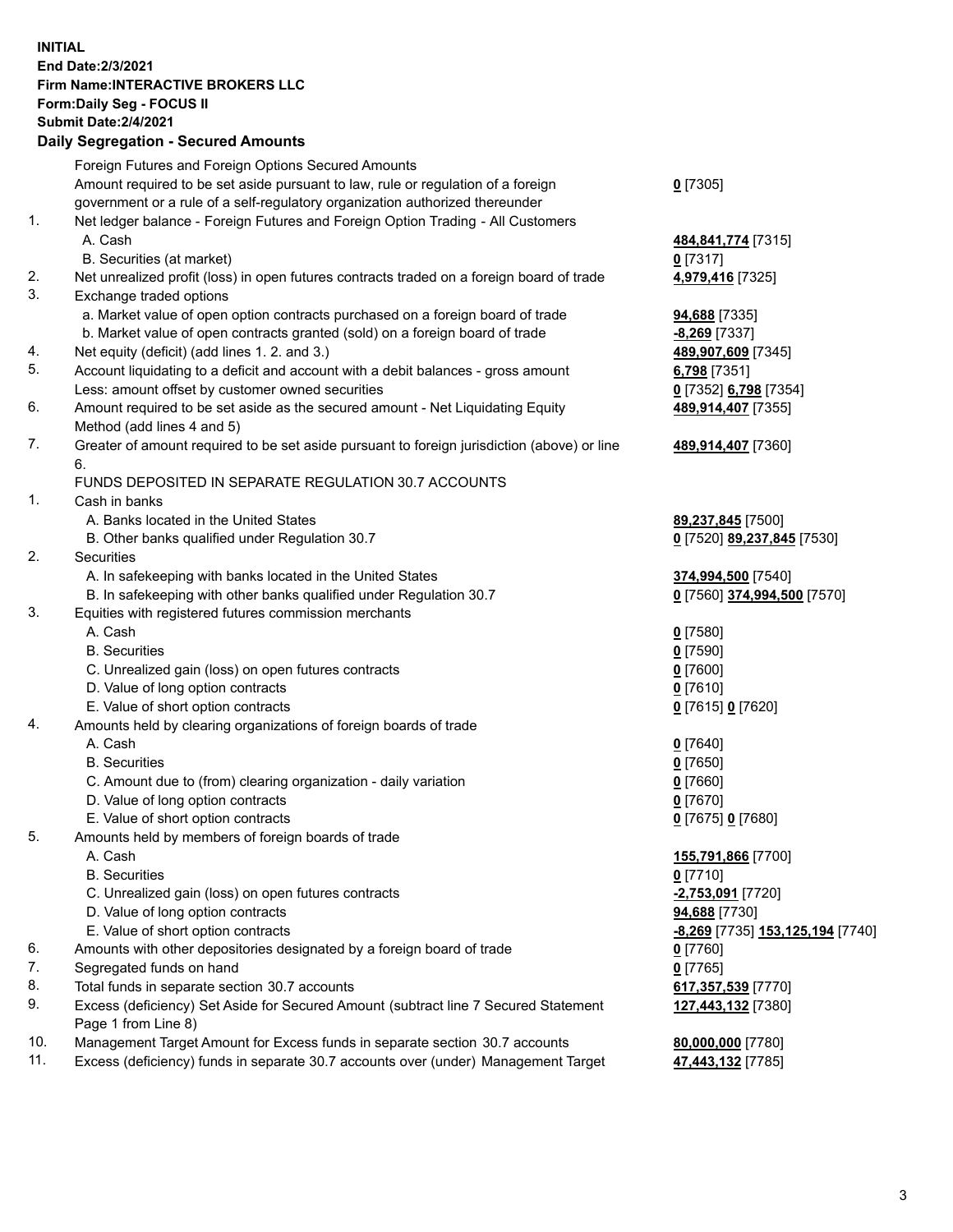**INITIAL End Date:2/3/2021 Firm Name:INTERACTIVE BROKERS LLC Form:Daily Seg - FOCUS II Submit Date:2/4/2021 Daily Segregation - Segregation Statement** SEGREGATION REQUIREMENTS(Section 4d(2) of the CEAct) 1. Net ledger balance A. Cash **5,610,336,170** [7010] B. Securities (at market) **0** [7020] 2. Net unrealized profit (loss) in open futures contracts traded on a contract market **251,922,893** [7030] 3. Exchange traded options A. Add market value of open option contracts purchased on a contract market **286,876,220** [7032] B. Deduct market value of open option contracts granted (sold) on a contract market **-266,791,590** [7033] 4. Net equity (deficit) (add lines 1, 2 and 3) **5,882,343,693** [7040] 5. Accounts liquidating to a deficit and accounts with debit balances - gross amount **3,113,243** [7045] Less: amount offset by customer securities **0** [7047] **3,113,243** [7050] 6. Amount required to be segregated (add lines 4 and 5) **5,885,456,936** [7060] FUNDS IN SEGREGATED ACCOUNTS 7. Deposited in segregated funds bank accounts A. Cash **1,790,326,161** [7070] B. Securities representing investments of customers' funds (at market) **2,057,455,190** [7080] C. Securities held for particular customers or option customers in lieu of cash (at market) **0** [7090] 8. Margins on deposit with derivatives clearing organizations of contract markets A. Cash **504,513,537** [7100] B. Securities representing investments of customers' funds (at market) **1,706,194,878** [7110] C. Securities held for particular customers or option customers in lieu of cash (at market) **0** [7120] 9. Net settlement from (to) derivatives clearing organizations of contract markets **7,362,055** [7130] 10. Exchange traded options A. Value of open long option contracts **286,428,243** [7132] B. Value of open short option contracts **-266,621,305** [7133] 11. Net equities with other FCMs A. Net liquidating equity **0** [7140] B. Securities representing investments of customers' funds (at market) **0** [7160] C. Securities held for particular customers or option customers in lieu of cash (at market) **0** [7170] 12. Segregated funds on hand **0** [7150] 13. Total amount in segregation (add lines 7 through 12) **6,085,658,759** [7180] 14. Excess (deficiency) funds in segregation (subtract line 6 from line 13) **200,201,823** [7190] 15. Management Target Amount for Excess funds in segregation **155,000,000** [7194]

16. Excess (deficiency) funds in segregation over (under) Management Target Amount Excess

**45,201,823** [7198]